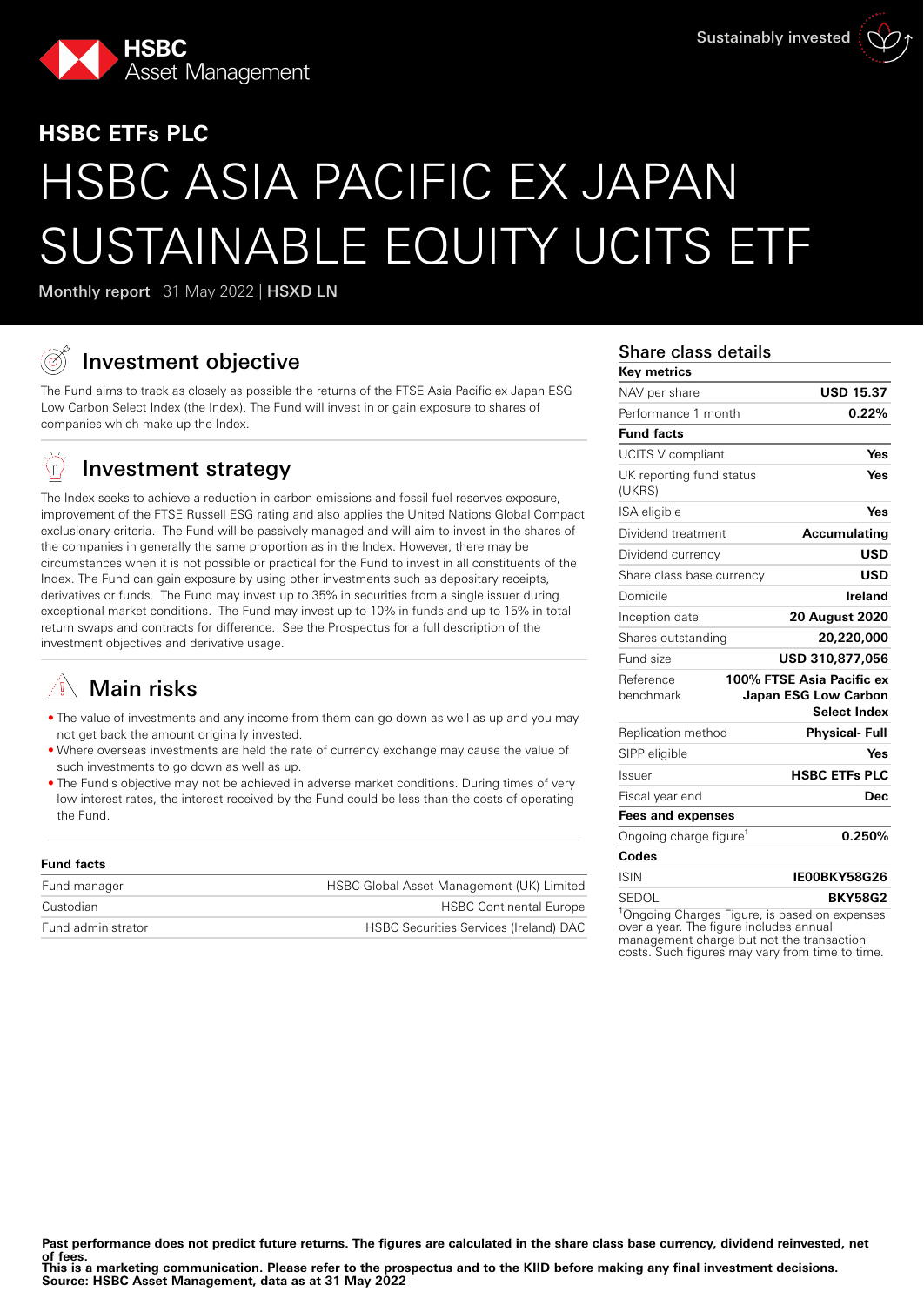

|                     |          |         |                         |         |          |                          |             | <b>Since inception</b> |
|---------------------|----------|---------|-------------------------|---------|----------|--------------------------|-------------|------------------------|
| Performance (%)     | YTD      |         | month 3 months 6 months |         | vear     | 3 years ann              | 5 years ann | ann                    |
| Fund                | $-10.72$ | 0.22    | $-6.51$                 | $-7.87$ | $-17.04$ | $\overline{\phantom{a}}$ | --          | 4.64                   |
| Reference Benchmark | $-10.69$ | 0.24    | $-6.45$                 | $-7.79$ | $-16.58$ | $-\,-$                   | $-\, -$     | 5.43                   |
| Tracking difference | $-0.02$  | $-0.01$ | $-0.07$                 | $-0.07$ | $-0.45$  | $- -$                    | $-\,-$      | $-0.79$                |
| Tracking error      | $- -$    | $- -$   | $- -$                   | $- -$   | 0.29     | $\qquad \qquad -$        | $- -$       | 0.33                   |
|                     |          |         |                         |         |          |                          |             |                        |

| Rolling performance (%) | 31/05/21<br>31/05/22 | 31/05/20-<br>31/05/21    | 31/05/19-<br>31/05/20 | 31/05/18-<br>31/05/19 | $31/05/17$ -<br>31/05/18 |
|-------------------------|----------------------|--------------------------|-----------------------|-----------------------|--------------------------|
| <b>Fund</b>             | $-17.04$             | $\overline{\phantom{a}}$ | $-$                   | --                    | $- -$                    |
| Reference Benchmark     | $-16.58$             | $-\, -$                  | $- -$                 | $- -$                 | $- -$                    |

|                                                                                                                                                        |        | Parent    | <b>FTSE ESG Score</b> | <b>ESG</b> score |     |     |
|--------------------------------------------------------------------------------------------------------------------------------------------------------|--------|-----------|-----------------------|------------------|-----|-----|
| <b>Carbon footprint</b>                                                                                                                                | Fund   | benchmark | Fund                  | 3.5              | 3.4 | 4.1 |
| Carbon intensity emissions                                                                                                                             | 170.53 | 362.16    | Parent benchmark      |                  | 29  | 3.8 |
| Carbon Intensity measures the quantity of carbon emission of a company<br>(tonnes CO <sup>2</sup> e/USD million revenue)<br>Source: S&P Global Trucost |        |           |                       |                  |     |     |

| <b>Equity characteristics</b> | Fund    | Reference<br><b>Benchmark</b> |
|-------------------------------|---------|-------------------------------|
| No. of holdings ex cash       | 910     | 917                           |
| Average market cap (USD Mil)  | 121.017 | 120.893                       |
| Price/earning ratio           | 12.97   | 13.00                         |

#### **Benchmark information**

| 100% FTSE Asia Pacific ex Japan ESG Low<br>Carbon Select Index |
|----------------------------------------------------------------|
| USD                                                            |
| Net Return                                                     |
| Index Rebalancing Frequency<br>Annually                        |
| <b>ELCAXJN</b>                                                 |
| <b>TFTELCAXJNU</b>                                             |
|                                                                |

#### **Sector allocation (%)**



**Past performance does not predict future returns. The figures are calculated in the share class base currency, dividend reinvested, net of fees. Parent benchmark: FTSE Asia Pacific Ex Japan Source: HSBC Asset Management, data as at 31 May 2022**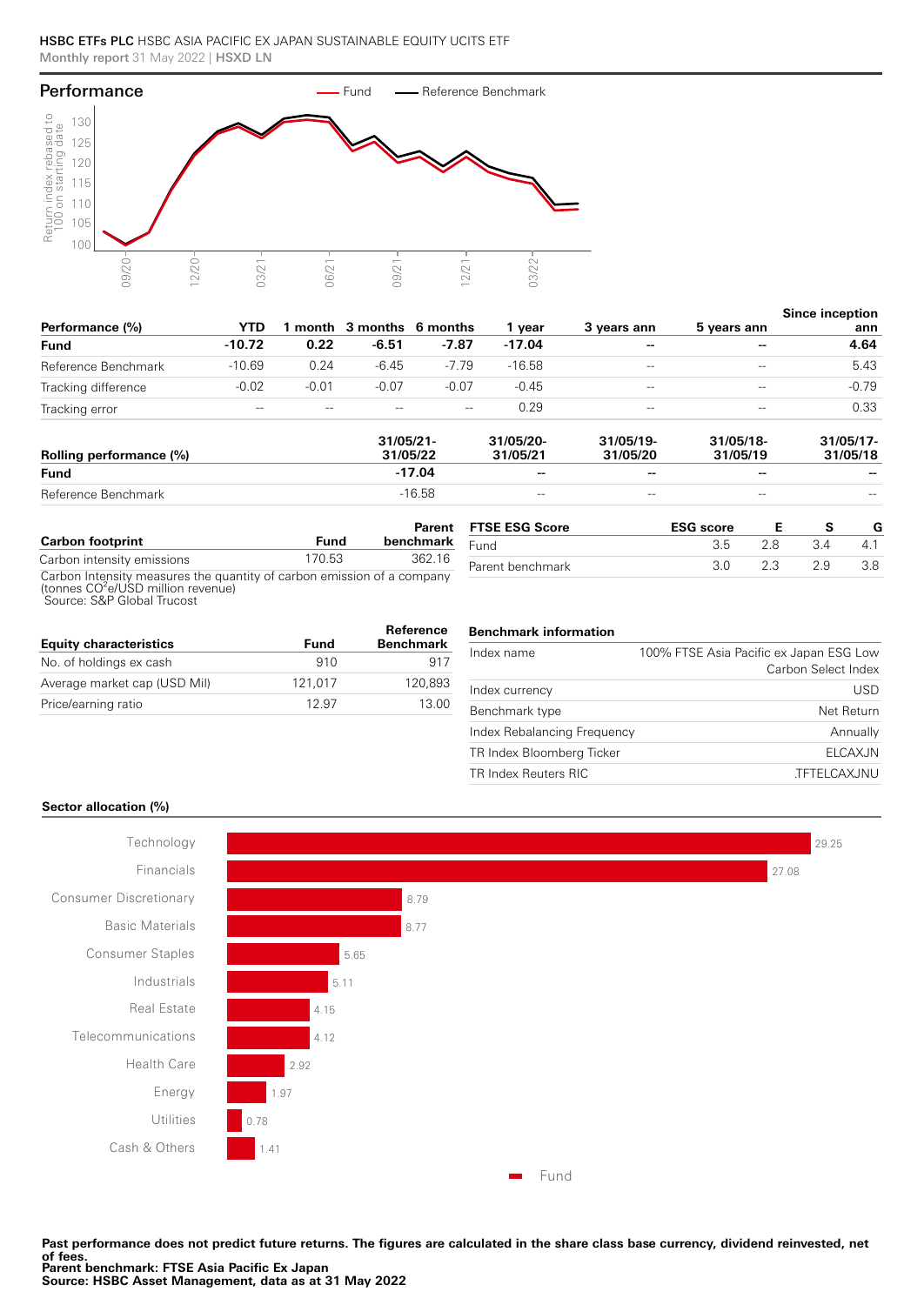#### **Geographical allocation (%)**



| Top 10 holdings                | Location        | <b>Sector</b>          | Weight (%) |
|--------------------------------|-----------------|------------------------|------------|
| Taiwan Semiconductor Co Ltd    | Taiwan          | Technology             | 9.66       |
| Samsung Electronics Co Ltd     | South Korea     | Technology             | 7.28       |
| <b>BHP Group Ltd</b>           | Australia       | <b>Basic Materials</b> | 3.24       |
| Tencent Holdings Ltd           | Mainland China  | Technology             | 3.14       |
| Hong Kong Exchanges & Clear    | Hong Kong (SAR) | Financials             | 2.51       |
| Commonwealth Bank of Australia | Australia       | Financials             | 2.45       |
| Infosys Ltd                    | India           | Technology             | 2.26       |
| Ping An Insurance Group Co-H   | Mainland China  | Financials             | 2.23       |
| National Australia Bank Ltd    | Australia       | Financials             | 2.19       |
| CHINA OVERSEAS                 | Mainland China  | <b>Real Estate</b>     | 1.45       |

| Exchange name                                   | <b>Listing date</b> | <b>Trading</b><br>currency | <b>Trading hours</b> | <b>Bloomberg</b><br>ticker | <b>Reuters RIC Bloomberg</b> | <b>iNAV</b>     | <b>iNAV Reuters</b> |
|-------------------------------------------------|---------------------|----------------------------|----------------------|----------------------------|------------------------------|-----------------|---------------------|
| LONDON STOCK EXCHANGE                           | 21 Aug 2020         | USD                        | $08:00 - 16:30$      | <b>HSXD LN</b>             | HSXD.L                       | <b>HSXDUSIV</b> | <b>HSXDUSiv.P</b>   |
| LONDON STOCK EXCHANGE                           | 21 Aug 2020         | GBP                        | $08:00 - 16:30$      | <b>HSXJLN</b>              | <b>HSXJ.L</b>                | <b>HSXDGBIV</b> | HSXDGBiv.P          |
| <b>BOLSA INSTITUCIONAL DE</b><br><b>VALORES</b> | 30 Nov 2020         | <b>MXN</b>                 | $08.25 - 15:00$      | <b>HSXDN MM</b>            | HSXD.BIV                     | $-$             |                     |
| SIX SWISS EXCHANGE                              | 02 Sep 2020         | <b>USD</b>                 | $09:00 - 17:30$      | <b>HSXD SW</b>             | HSXD.S                       | <b>HSXDUSIV</b> | <b>HSXDUSiv.P</b>   |
| NYSE EURONEXT - EURONEXT<br><b>PARIS</b>        | 22 Sep 2020         | EUR                        | $09:00 - 17:30$      | <b>HSXD FP</b>             | HSXD.PA                      | <b>HSXDEUIV</b> | <b>HSXDEUIv.P</b>   |
| DEUTSCHE BOERSE AG-XETRA                        | 22 Sep 2020         | <b>EUR</b>                 | $09:00 - 17:30$      | <b>H4Z2 GY</b>             | <b>H4Z2.DE</b>               | <b>HSXDEUIV</b> | <b>HSXDEUIv.P</b>   |
| BORSA ITALIANA SPA                              | 09 Oct 2020         | EUR                        | $09:00 - 17:35$      | <b>HSXD IM</b>             | <b>HSXD.MI</b>               | <b>HSXDEUIV</b> | <b>HSXDEUIv.P</b>   |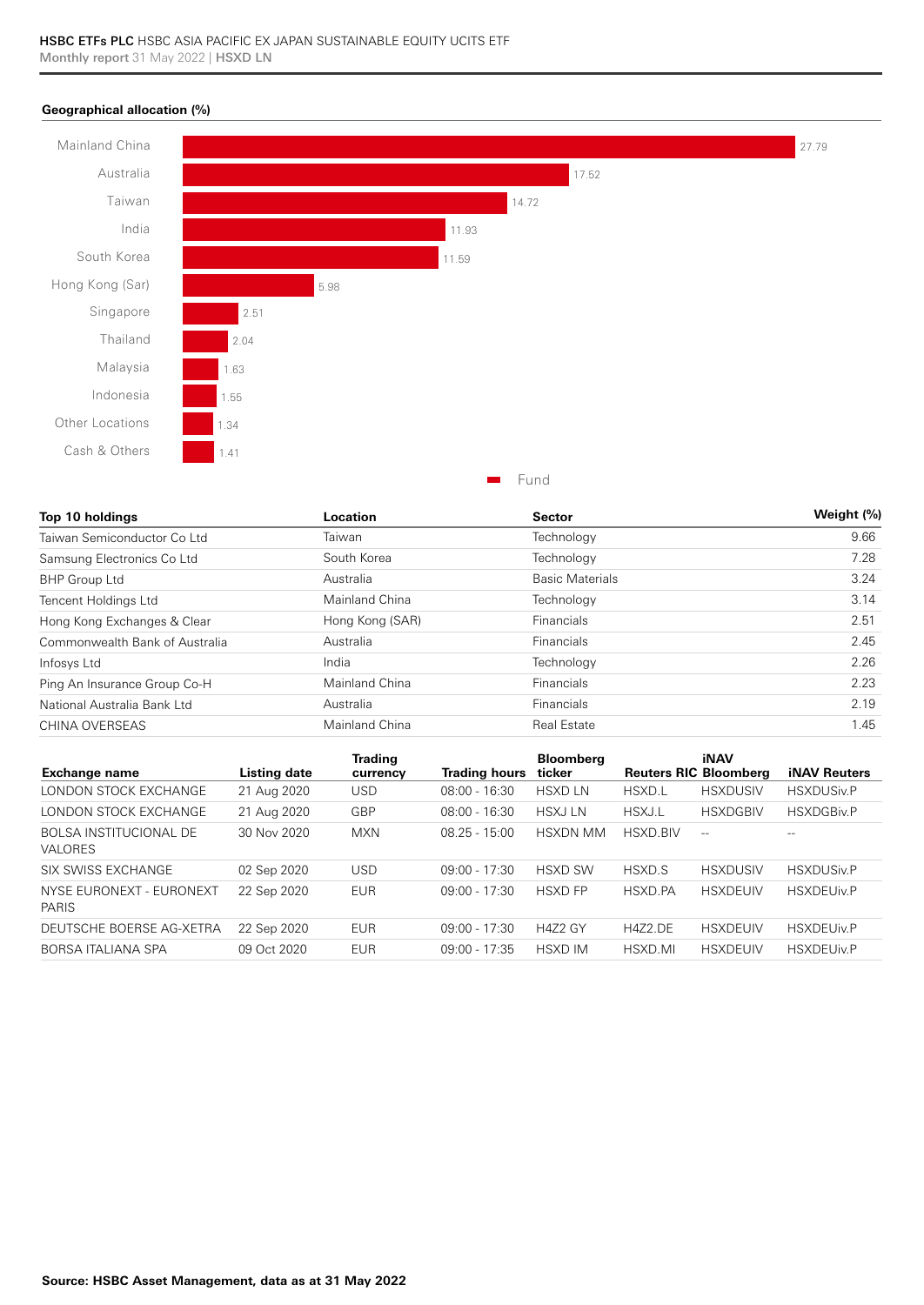| Emissions from reserves (mn tonnes/ |         | Parent    |
|-------------------------------------|---------|-----------|
| USD <sub>mn</sub>                   | Fund    | benchmark |
| Emissions from reserves/market cap  | 0.00133 | 0.00406   |

#### Ten lowest carbon intensity issuers

|                              | <b>Carbon intensity</b><br>emissions (tonnes |                                                 | <b>Carbon intensity</b><br>emissions (tonnes |
|------------------------------|----------------------------------------------|-------------------------------------------------|----------------------------------------------|
| <b>Fund</b>                  | $CO2e/USD$ million)                          | Parent benchmark CO <sup>2</sup> e/USD million) |                                              |
| TAIWAN COOPERATIVE FINANCIAL | 0.01                                         | TAIWAN COOPERATIVE FINANCIAL                    | 0.01                                         |
| PEOPLE'S INSURANCE CO GROU-H | 0.10                                         | PEOPLE'S INSURANCE CO GROU-H                    | 0.10                                         |
| <b>CHALLENGER LTD</b>        | 0.73                                         | <b>CHALLENGER LTD</b>                           | 0.73                                         |
| AIA GROUP LTD                | 0.79                                         | AIA GROUP LTD                                   | 0.79                                         |
| SAMSUNG FIRE & MARINE INS    | 0.82                                         | SAMSUNG FIRE & MARINE INS                       | 0.82                                         |
| CHINA MEIDONG AUTO HOLDINGS  | 0.98                                         | CHINA MEIDONG AUTO HOLDINGS                     | 0.98                                         |
| CHINA TAIPING INSURANCE HOLD | 1.08                                         | CHINA TAIPING INSURANCE HOLD                    | 1.08                                         |
| SAMSUNG SECURITIES CO LTD    | 1.15                                         | SAMSUNG SECURITIES CO LTD                       | 1.15                                         |
| CHINA LITERATURE LTD         | 1.28                                         | CHINA LITERATURE LTD                            | 1.28                                         |
| MEDIBANK PRIVATE LTD         | 1.30                                         | <b>MEDIBANK PRIVATE LTD</b>                     | 1.30                                         |

### Ten highest carbon intensity issuers

|                              | <b>Carbon intensity</b><br>emissions (tonnes |                                                 | <b>Carbon intensity</b><br>emissions (tonnes |
|------------------------------|----------------------------------------------|-------------------------------------------------|----------------------------------------------|
| <b>Fund</b>                  | $CO2e/USD$ million)                          | Parent benchmark CO <sup>2</sup> e/USD million) |                                              |
| CHINA RESOURCES CEMENT       | 11,532.80                                    | JOINTO ENERGY INVESTMENT C-A                    | 19,151.20                                    |
| SHANDONG CHENMING PAPER-B    | 9.005.40                                     | JINNENG HOLDING SHANXI ELE-A                    | 18,714.85                                    |
| SHREE CEMENT LTD             | 8.432.68                                     | GD POWER DEVELOPMENT CO-A                       | 18,220.16                                    |
| ULTRATECH CEMENT LTD         | 8.350.12                                     | JIANGSU GUOXIN CORP LTD-A                       | 17,608.65                                    |
| ANHUI CONCH CEMENT CO LTD-A  | 7,943.80                                     | DATANG INTL POWER GEN CO-A                      | 17,015.73                                    |
| ACC LTD                      | 7.780.70                                     | NTPC LTD                                        | 16,616.60                                    |
| CHINA NATIONAL BUILDING MA-H | 6.901.32                                     | CHINA RESOURCES POWER HOLDIN                    | 16,048.59                                    |
| CHINA HONGQIAO GROUP LTD     | 6.097.54                                     | ADANI POWER LTD                                 | 15,796.85                                    |
| STEEL AUTHORITY OF INDIA     | 5,192.33                                     | <b>JSW ENERGY LTD</b>                           | 14,768.89                                    |
| <b>GRASIM INDUSTRIES LTD</b> | 5,039.16                                     | CHINA POWER INTERNATIONAL                       | 14,021.81                                    |

**Company carbon data, can often be "partially disclosed", i.e. partial geographic coverage, or incomplete operational data. Trucost\***  undertakes analysis and research to assess company reported results. The proprietary Trucost model enables an estimate of total<br>emissions which relies on more than just reported financial data. Where securities are not cov **value based on the average intensity score of comparable companies.\*Trucost are a division of S&P Global; they assess risks relating to climate change, natural resource constraints, and broader environmental, social, and governance factors. Source of analytics: Trucost / HSBC Parent benchmark: FTSE Asia Pacific Ex Japan**

**Source: HSBC Asset Management, data as at 31 May 2022**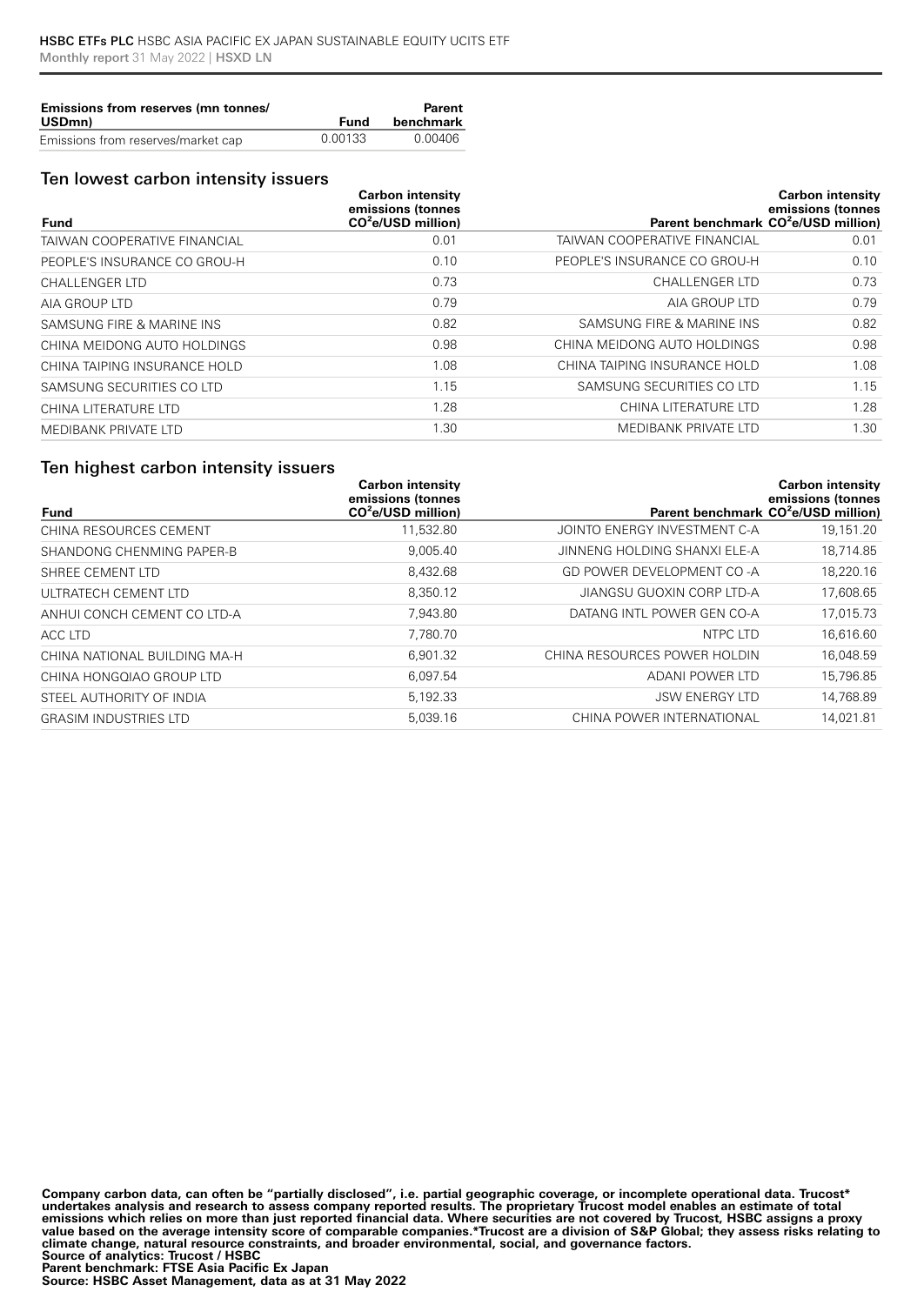| <b>MSCI ESG Score</b> | <b>ESG</b> score |  |  |  |
|-----------------------|------------------|--|--|--|
| Fund                  | 6 A              |  |  |  |
| Parent benchmark      | 59               |  |  |  |

## ESG score for ten highest holdings by weight

| <b>Fund</b>                  | Weight | <b>ESG</b> score | Е   | s   | G   | Carbon<br>intensity<br>emissions |
|------------------------------|--------|------------------|-----|-----|-----|----------------------------------|
| TAIWAN SEMICONDUCTOR MANUFAC | 9.664% | 4.4              | 3.8 | 4.5 | 5.0 | 226.5                            |
| SAMSUNG ELECTRONICS CO LTD   | 6.290% | 4.0              | 4.6 | 3.8 | 3.4 | 87.6                             |
| <b>BHP GROUP LTD</b>         | 3.236% | 4.2              | 3.4 | 4.3 | 5.0 | 337.8                            |
| TENCENT HOLDINGS LTD         | 3.140% | 2.3              | 1.0 | 2.4 | 3.5 | 13.3                             |
| HONG KONG EXCHANGES & CLEAR  | 2.507% | 3.8              | 2.0 | 4.7 | 3.9 | 7.8                              |
| COMMONWEALTH BANK OF AUSTRAL | 2.448% | 4.2              | 4.0 | 3.7 | 4.8 | 7.9                              |
| <b>INFOSYS LTD</b>           | 2.258% | 3.9              | 3.0 | 3.7 | 5.0 | 21.2                             |
| PING AN INSURANCE GROUP CO-H | 2.228% | 3.3              | 3.0 | 3.7 | 3.3 | 2.7                              |
| NATIONAL AUSTRALIA BANK LTD  | 2.187% | 4.5              | 3.0 | 5.0 | 4.7 | 9.9                              |
| CHINA OVERSEAS LAND & INVEST | .446%  | 3.5              | 2.6 | 3.4 | 4.6 | 18.0                             |

| <b>Parent benchmark</b>      | Weight | <b>ESG</b> score | Е   | S   | G   | Carbon<br>intensity<br>emissions |
|------------------------------|--------|------------------|-----|-----|-----|----------------------------------|
| TAIWAN SEMICONDUCTOR MANUFAC | 5.924% | 4.4              | 3.8 | 4.5 | 5.0 | 226.5                            |
| TENCENT HOLDINGS LTD         | 3.538% | 2.3              | 1.0 | 2.4 | 3.5 | 13.3                             |
| SAMSUNG ELECTRONICS CO LTD   | 3.287% | 4.0              | 4.6 | 3.8 | 3.4 | 87.6                             |
| ALIBABA GROUP HOLDING LTD    | 2.231% | 1.4              | 0.6 | 0.8 | 3.0 | 57.7                             |
| <b>BHP GROUP LTD</b>         | 2.056% | 4.2              | 3.4 | 4.3 | 5.0 | 337.8                            |
| COMMONWEALTH BANK OF AUSTRAL | 1.634% | 4.2              | 4.0 | 3.7 | 4.8 | 7.9                              |
| AIA GROUP LTD                | 1.596% | 3.3              | 3.0 | 3.2 | 3.6 | 0.8                              |
| RELIANCE INDUSTRIES LTD      | 1.421% | 2.9              | 2.1 | 2.4 | 4.3 | 413.2                            |
| CSL LTD                      | 1.190% | 3.4              | 2.0 | 3.7 | 4.6 | 38.6                             |
| <b>MEITUAN-CLASS B</b>       | 1.185% | 2.2              | 1.0 | 2.0 | 3.5 | 40.6                             |

**Company carbon data, can often be "partially disclosed", i.e. partial geographic coverage, or incomplete operational data. Trucost\***  undertakes analysis and research to assess company reported results. The proprietary Trucost model enables an estimate of total<br>emissions which relies on more than just reported financial data. Where securities are not cov **value based on the average intensity score of comparable companies.\*Trucost are a division of S&P Global; they assess risks relating to climate change, natural resource constraints, and broader environmental, social, and governance factors. Source of analytics: Trucost / HSBC Parent benchmark: FTSE Asia Pacific Ex Japan**

**Source: HSBC Asset Management, data as at 31 May 2022**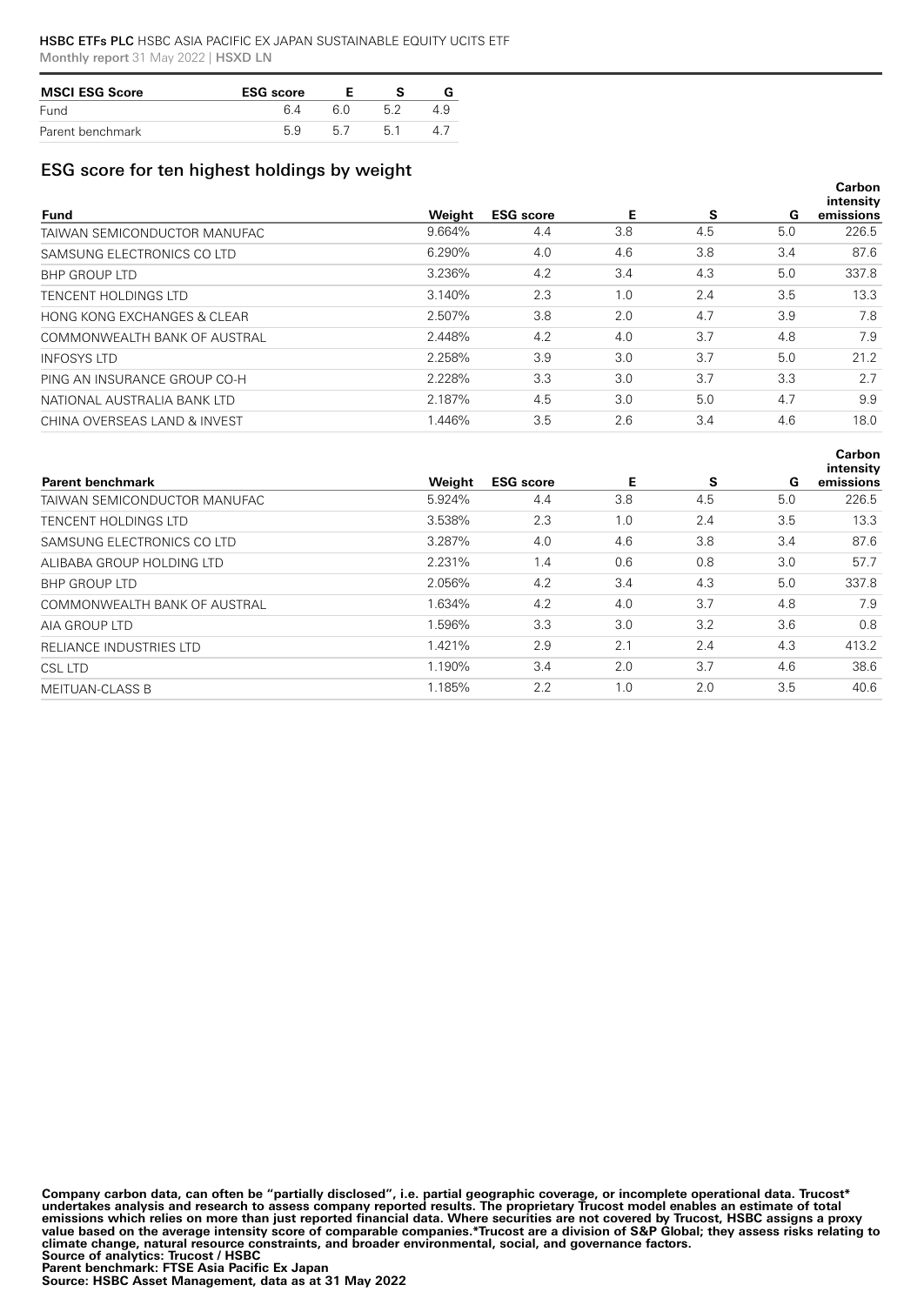### ESG score for ten lowest holdings by weight

| <b>Fund</b>                   | Weight    | <b>ESG</b> score | Е   | s   | G   | <b>Carbon</b><br>intensity<br>emissions |
|-------------------------------|-----------|------------------|-----|-----|-----|-----------------------------------------|
| BTS GROUP HOLDINGS PCL-CW22*^ | $0.000\%$ | 0.0              | 0.0 | 0.0 | 0.0 | 0.0                                     |
| TMBTHANACHART BANK PCL-CW25^  | $0.000\%$ | 2.9              | 1.0 | 3.2 | 4.4 | 11.8                                    |
| MAGELLAN FINANCIAL GROU-CW27  | $0.000\%$ | 3.1              | 1.0 | 3.0 | 4.1 | 1.3                                     |
| ACER GAMING INC*^             | $0.000\%$ | 0.0              | 0.0 | 0.0 | 0.0 | 0.0                                     |
| BTS GROUP HOLDINGS PCL-CW24*^ | $0.000\%$ | 0.0              | 0.0 | 0.0 | 0.0 | 0.0                                     |
| BTS GROUP HOLDINGS PCL-CW26*^ | $0.000\%$ | 0.0              | 0.0 | 0.0 | 0.0 | 0.0                                     |
| SUN ART RETAIL GROUP LTD      | $0.000\%$ | 2.0              | 1.7 | 1.6 | 2.7 | 124.9                                   |
| CHINA EVERGRANDE GROUP        | $0.001\%$ | 1.5              | 0.8 | 1.2 | 3.0 | 3.2                                     |
| MICROPORT SCIENTIFIC CORP     | $0.001\%$ | 2.5              | 1.5 | 3.0 | 3.0 | 70.5                                    |
| SUNAC SERVICES HOLDINGS LTD   | 0.001%    | 1.1              | 0.5 | 0.4 | 2.6 | 14.8                                    |
|                               |           |                  |     |     |     |                                         |

| <b>Parent benchmark</b>        | Weight    | <b>ESG</b> score | Е   | s   | G   | intensity<br>emissions |
|--------------------------------|-----------|------------------|-----|-----|-----|------------------------|
| YATSEN HOLDING LTD-ADR^        | $0.000\%$ | 1.0              | 0.0 | 0.2 | 3.0 | 48.7                   |
| THREE SOUIRRELS INC-A^         | $0.000\%$ | 0.7              | 0.3 | 0.6 | 1.4 | 72.2                   |
| BENGANG STEEL PLATES CO-A^     | $0.000\%$ | 1.0              | 1.0 | 0.3 | 1.9 | 2.701.0                |
| JIAYUAN INTERNATIONAL GROUP^   | $0.000\%$ | 1.8              | 1.2 | 1.2 | 3.1 | 68.1                   |
| XINHUA WINSHARE PUBLISHING-A^  | $0.000\%$ | 1.7              | 0.7 | 1.3 | 3.5 | 14.5                   |
| CONTEC MEDICAL SYSTEMS CO-A^   | $0.000\%$ | 0.7              | 0.0 | 0.4 | 2.0 | 34.3                   |
| JIANGSU ZHANGJIAGANG RURA - A^ | $0.001\%$ | 1.1              | 1.0 | 1.3 | 0.9 | 1.7                    |
| SINOSOFT CO LTD-A^             | 0.001%    | 1.0              | 0.0 | 1.0 | 2.0 | 9.5                    |
| GUANGZHOU PEARL RIVER PIAN-A^  | $0.001\%$ | 0.0              | 0.0 | 0.0 | 0.0 | 32.2                   |
| TIBET CHEEZHENG TIBETAN-A^     | $0.001\%$ | 2.2              | 2.0 | 2.2 | 2.5 | 40.1                   |

**Carbon** 

**Company carbon data, can often be "partially disclosed", i.e. partial geographic coverage, or incomplete operational data. Trucost\***  undertakes analysis and research to assess company reported results. The proprietary Trucost model enables an estimate of total<br>emissions which relies on more than just reported financial data. Where securities are not cov **value based on the average intensity score of comparable companies.\*Trucost are a division of S&P Global; they assess risks relating to climate change, natural resource constraints, and broader environmental, social, and governance factors. Source of analytics: Trucost / HSBC Parent benchmark: FTSE Asia Pacific Ex Japan**

**Source: HSBC Asset Management, data as at 31 May 2022**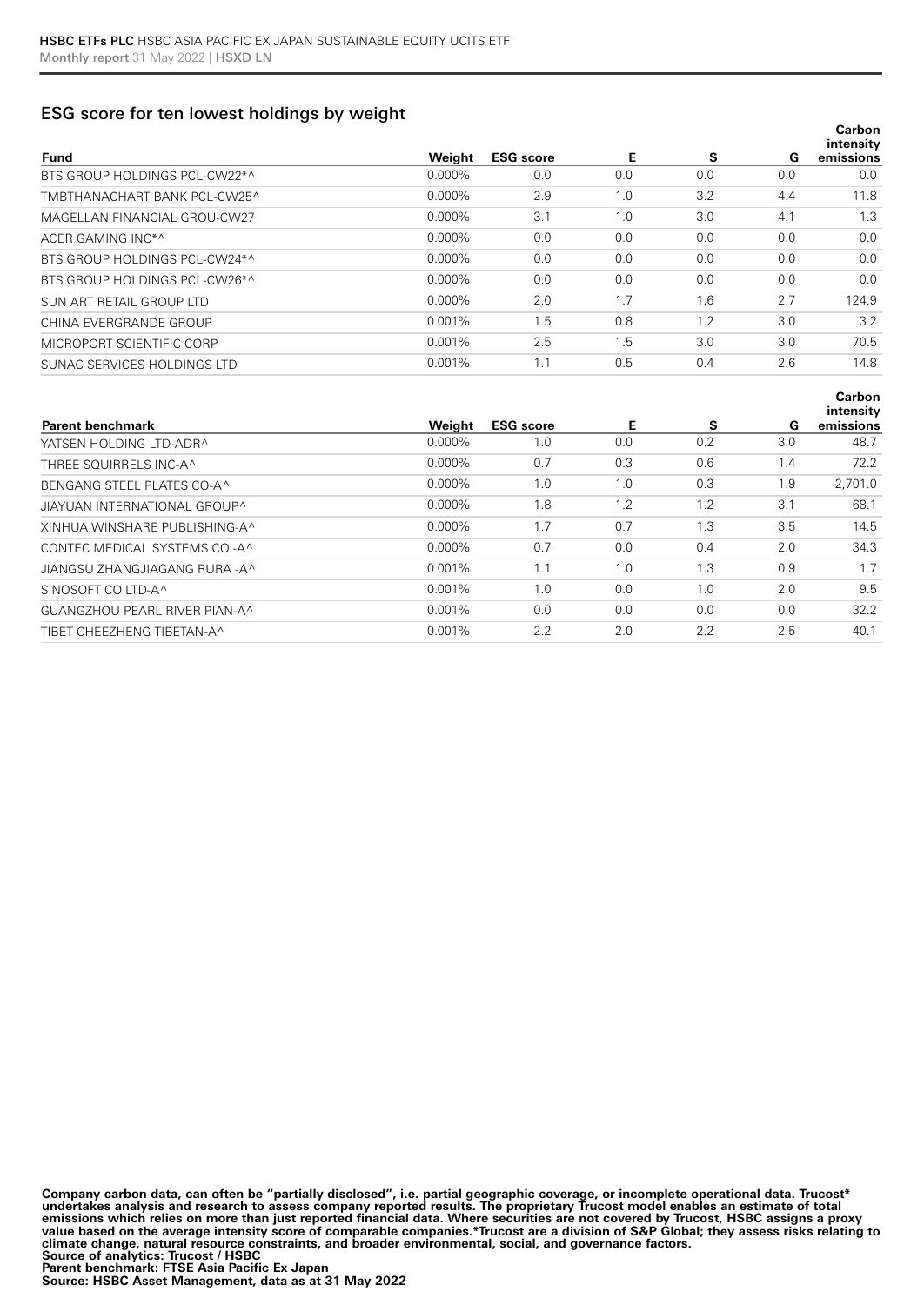## Risk disclosures

- The value of investible securities can change over time due to a wide variety of factors, including but not limited to: political and economic news, government policy, changes in demographics, cultures and populations, natural or human-caused disasters etc.
- The Fund may invest in Emerging Markets, these markets are less established, and often more volatile, than developed markets and involve higher risks, particularly market, liquidity and currency risks.
- To the extent that the Fund seeks to replicate index performance by holding individual securities, there is no guarantee that its composition or performance will exactly match that of the target index at any given time ("tracking error").
- Derivatives may be used by the Fund, and these can behave unexpectedly. The pricing and volatility of many derivatives may diverge from strictly reflecting the pricing or volatility of their underlying reference(s), instrument or asset.
- Investment Leverage occurs when the economic exposure is greater than the amount invested, such as when derivatives are used. A Fund that employs leverage may experience greater gains and/or losses due to the amplification effect from a movement in the price of the reference source.
- Further information on the potential risks can be found in the Key Investor Information Document (KID) and/or the Prospectus or Offering Memorandum.

#### Follow us on:



E-mail: etf.client.services@hsbc.com Website: www.etf.hsbc.com

For more information please contact us at E-mail:

Wholesale.clientservices@hsbc.com. www.assetmanagement.hsbc.com/uk To help improve our service and in the interests of security we may record and/ or monitor your communication with us.

**Fund center**



#### **Glossary**



#### Index disclaimer

FTSE International Limited ("FTSE") © FTSE 2021. "FTSE®" is a trade mark of the London Stock Exchange Group companies and is used by FTSE International Limited under licence. All rights in the FTSE indices and / or FTSE ratings vest in FTSE and/or its licensors. Neither FTSE nor its licensors accept any liability for any errors or omissions in the FTSE indices and / or FTSE ratings or underlying data. No further distribution of FTSE Data is permitted without FTSE's express written consent.